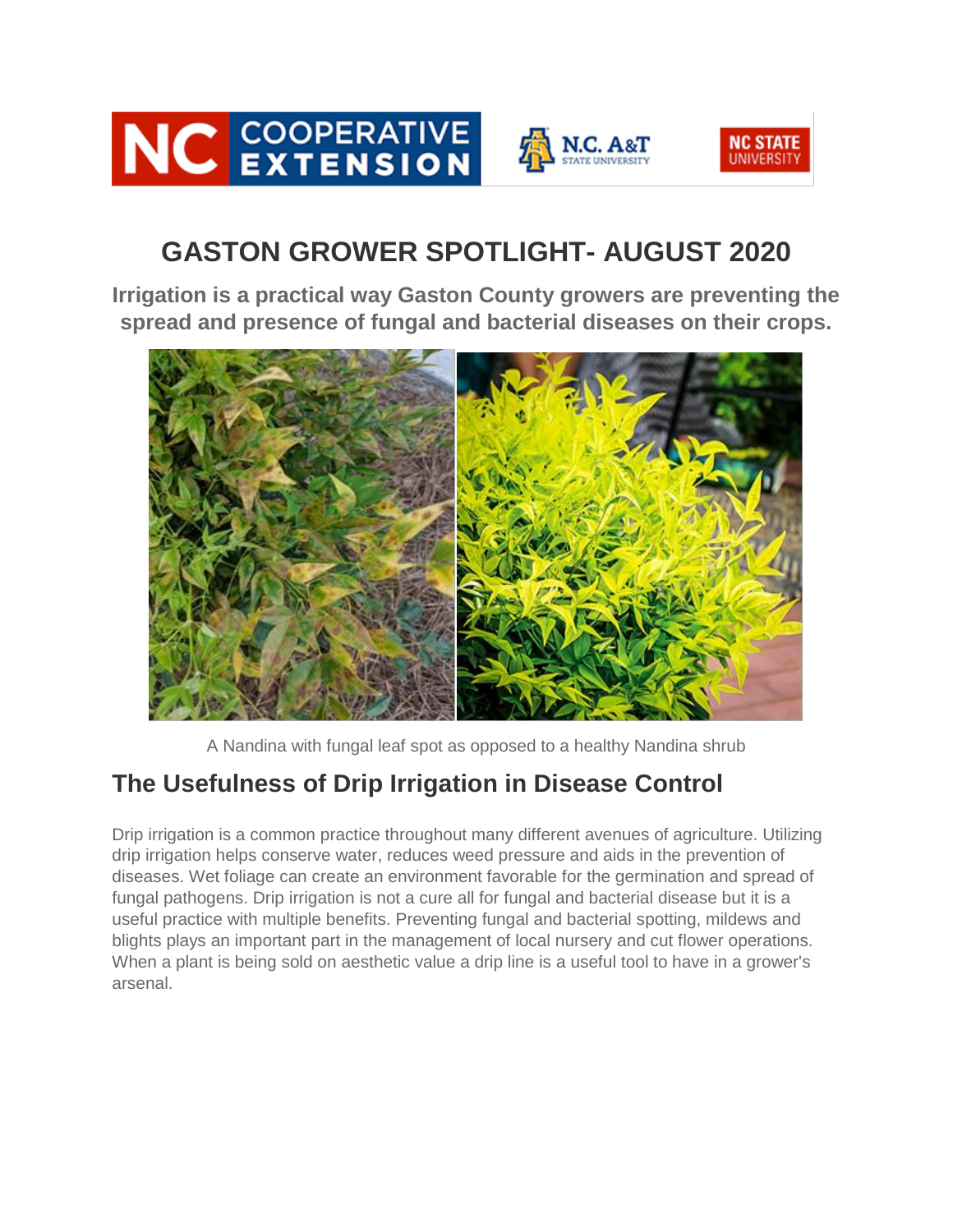

New drip lines installed at [Hawk and Sparrow Flowers at Raceway Berry Farm](https://flowersandberries.com/)



# **Local Commercial Cut Flower Operation Utilizing Drip Irrigation**

Tim & Lis Murray are owners of Hawk and Sparrow Flowers at Raceway Berry Farm and graduates of NC Cooperative Extension's [NC Farm School.](https://ncfarmschool.ces.ncsu.edu/) They have installed drip irrigation on their blueberry bushes and flower beds. Healthy flower crops with reduced leaf spots are crucial for ensuring high quality within their flower arrangements being sold at the Davidson/Charlotte Farmers Markets and also to local florist. **[Hawk and Sparrow Flowers at](https://flowersandberries.com/)  [Raceway Berry Farm](https://flowersandberries.com/)**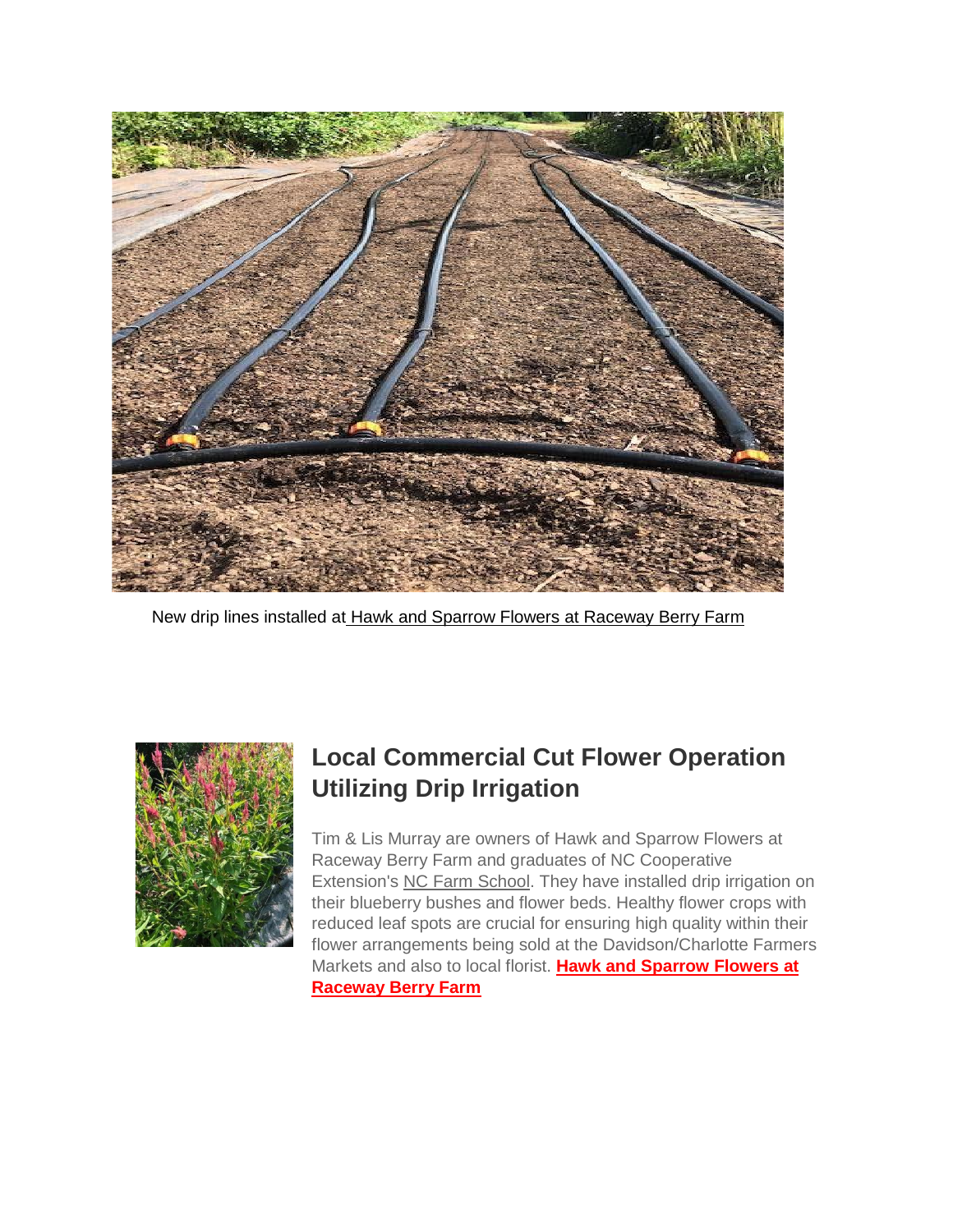### **Stowe's Nursery Takes Cultural Approach to Combating Shot-hole Disease**

Shot-hole is a tough disease to fight being that it is a combination of bacterial infection (Xanthomonas prunii) and fungal disease (Blumeriella gaapi and/or Cercospora sp.). Shot-hole is a common disease found in Otto Luyken Laurels, giving the foliage a holey appearance as if shot with pellets. This disease often is already present on crops brought into nurseries. When Shot-hole is present it becomes tough to eradicate but can be alleviated. Stowe's Nursery utilizes drip emitters to prevent the spread of the disease by splashing and to reduce wetness of foliage that would create the ideal environment for the pathogens to thrive. Disease pressure is also reduced from proper spacing for airflow as well as the removal of infected leaf debris.

### **[Stowe's Nursery](https://www.facebook.com/pages/category/Garden-Center/Stowes-Nursery-124634610890019/)**



# **Conserving Water and Reducing Disease at Creekside Nursery**

Jerry and Jenny Simpson of Creekside Nursery in Dallas have a unique system in place for growing their shrubs. Most nursery operations opt for overhead watering on a majority of their crops. Creekside is unique in the fact that their main shrub growing bed is set up with elevated drip lines. This practice conserves water, ensures even water distribution and as a result reduces the risk of infection by fungal and bacterial pathogens. Plants during their early stages of growth and rooting often do not recover from disease as well as more mature nursery stock.



#### **[Creekside Nursery](https://www.gardeningwithcreekside.com/)**